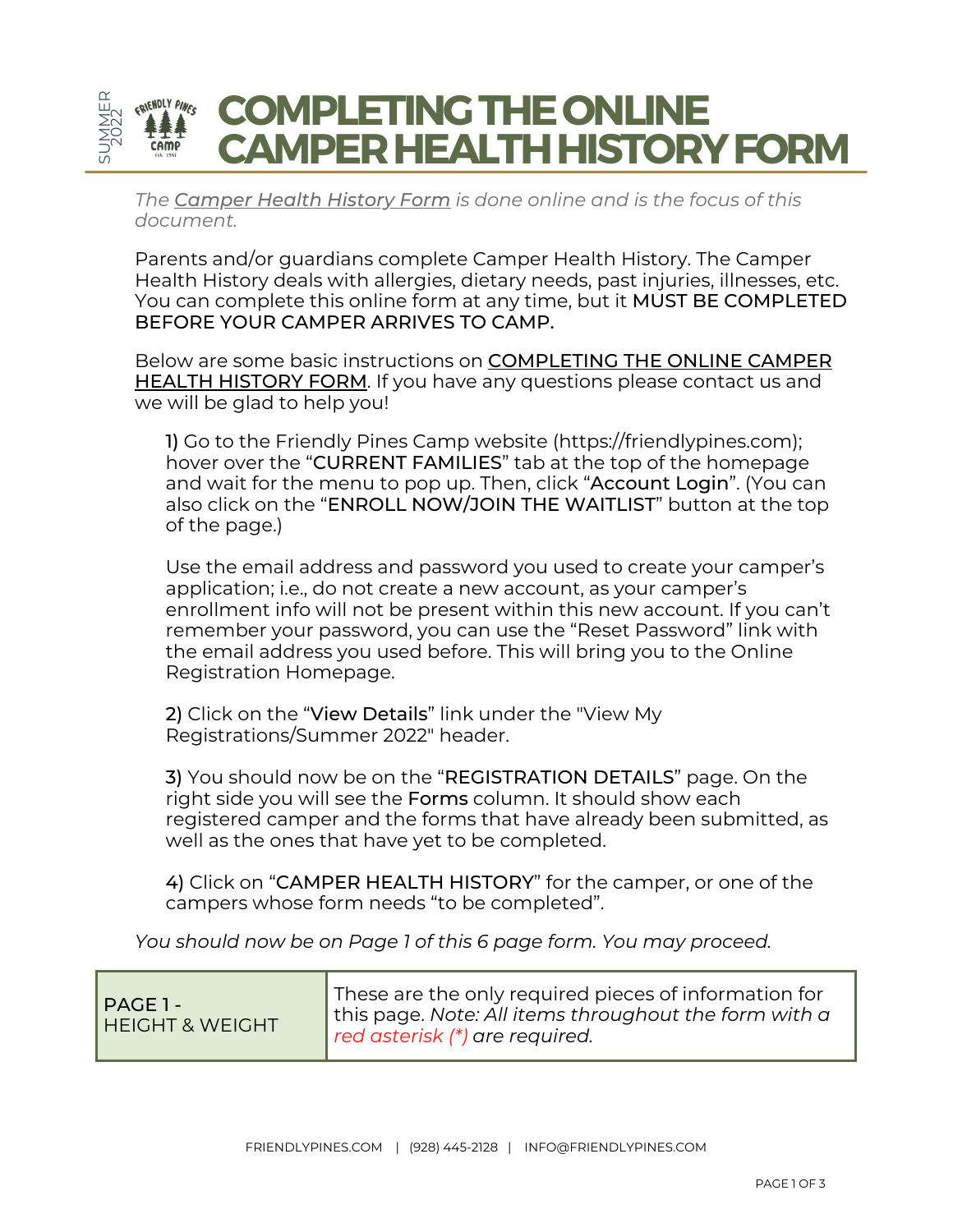| PAGE 2 -<br><b>ALLERGIES &amp; DIETARY</b><br><b>RESTRICTIONS</b> | Here, you will give us complete information about the<br>camper's allergies and dietary needs. This information<br>will be shared with the medical staff, the kitchen, and<br>your camper's counselor.                                                                                                                                                                                                        |  |
|-------------------------------------------------------------------|---------------------------------------------------------------------------------------------------------------------------------------------------------------------------------------------------------------------------------------------------------------------------------------------------------------------------------------------------------------------------------------------------------------|--|
| PAGE 3 -<br><b>MEDICATIONS &amp;</b><br><b>TREATMENTS</b>         | Please list all prescribed medications your child is<br>currently taking (and will continue to do so at camp),<br>as well as dosage.                                                                                                                                                                                                                                                                          |  |
|                                                                   | <b>OVER THE COUNTER MEDICATIONS: You will see a list</b><br>of the medications we keep on hand in the Health<br>Center. Indicate whether or not your child is allowed to<br>take these medications. Please don't send your<br>camper with any of these OTC medications.                                                                                                                                       |  |
| PAGE 4 -<br><b>HEALTH HISTORY</b>                                 | When you check a box under either the medical<br>conditions or disease history that applies to your child<br>another box will open, which will allow for additional<br>information about the occurrence, condition or illness.                                                                                                                                                                                |  |
|                                                                   | The form starts with a long list of conditions. You will<br>notice that "homesickness" is one of them. We don't<br>really think it should be, but we can't alter the form.                                                                                                                                                                                                                                    |  |
|                                                                   | The second part of the form is a list of diseases (mostly<br>childhood diseases).                                                                                                                                                                                                                                                                                                                             |  |
|                                                                   | You will notice a section on activity restrictions. This<br>section is intended for activities that you feel your<br>camper should avoid or need help with because of<br>physical restrictions. You are welcome, however, to use<br>this section for letting us know about activities you<br>would prefer your child not participate in for<br>philosophical or personal reasons.                             |  |
| PAGE 5 -<br><b>HEALTH INSURANCE &amp;</b><br><b>DOCTOR INFO</b>   | Provide health insurance and physician information<br>here. Please remember that Friendly Pines Camp<br>carries a modest health insurance policy for each<br>camper. It will be used as the primary insurance in the<br>event of illness or injury. There is an \$1100 limit for<br>illness and a \$3500 limit for accidents. If the costs<br>exceed this, the excess will be passed on to your<br>insurance. |  |
| PAGE 6 -<br><b>PERMISSION TO</b><br><b>TREAT</b>                  | This is perhaps the most critical section of them all.<br><u>Your electronic signature will allow us to seek medical</u><br>care for your camper should that ever be necessary.                                                                                                                                                                                                                               |  |